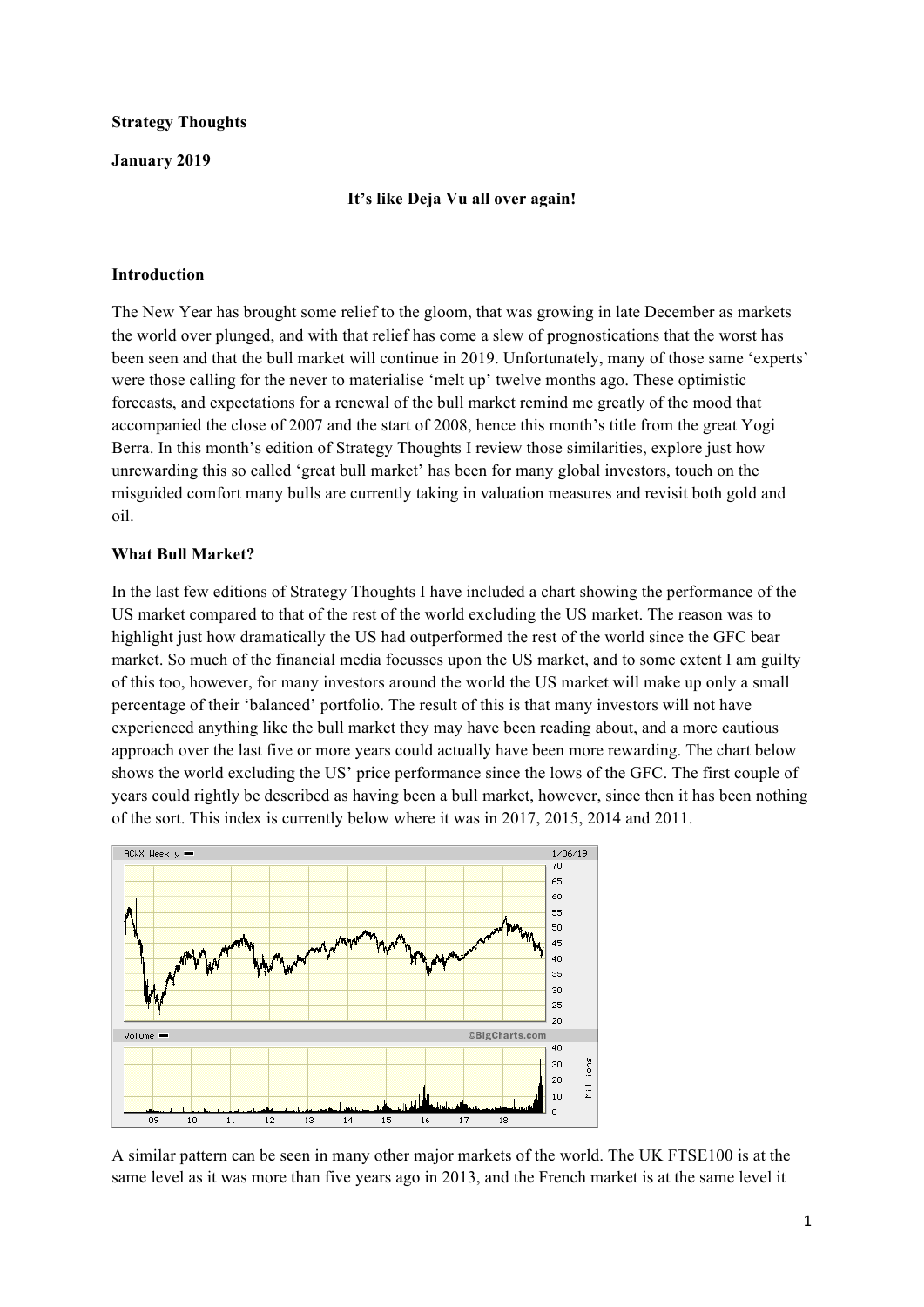saw in 1999, 2001, 2005, 2008, 2015 and 2016. The Japanese index is flat since 2017, 2015 and 2000, the Hong Kong index was higher in 2017, 2015 and 2007, and a very similar experience has been endured by both Korean and Australian investors.

There have been exceptions other than the US, including New Zealand and India, however, the overall global weakness for much of the last decade should be a warning sign to those markets that have delivered rather than any sort of comfort. Despite the many glowing (US centric) headlines describing what has been seen since the 2009 lows as the longest bull market in history, it has been far from a globally rewarding experience.

### **The year ahead, then and now!**

As each year comes to a close and a new year is set to begin the forecasting industry, especially on Wall Street, goes into overdrive publishing reams of forecasts for what markets, the economy, interest rates and politics are going to deliver over the coming twelve months. I have always cautioned setting too much, if any, store in these forecasts and have often reminded readers of the eminently sensible comment from J K Galbraith;

"Pundits forecast not because they know, but because they are asked."

Nonetheless, many are asked as the year turns and whilst there may be limited value in the actual forecast, they can provide something. A broad array of forecasts undoubtedly provide insights in to where expectations currently sit, and therefore where surprises or disappointment may arise.

On January  $7<sup>th</sup>$  CNBC published their survey of 'pundits' forecasts for the 2019 year ahead, and, despite the volatility and downside shocks that had been seen in the market over the previous twelve months, and the year having delivered nothing like the 'melt up' so many were forecasting just twelve months earlier, their optimism remained almost unbounded. Their average forecast for the S&P500 over the next twelve months was for a rise of 15% to 2980, and even the most cautious 'pundit' forecast a 6% rise. Interestingly a virtually identical group of 'pundits' produced an average target on the S&P500 for the year just gone of 2963!

As I read the forecasts for 2019 I got a very strong sense of Déjà vu, or as Yogi Berra so famously put it, it was like Déjà vu all over again. I went through many of my older articles and found the following extracts from one of Barron's magazine's year ahead forecasts that certainly seemed remarkably familiar.

- THE STOCK MARKET HAS JUST EXPERIENCED its most volatile year since the current bull market began.
- And a few weeks ago, it looked as if (the years') gains might disappear before the first strains of Auld Lang Syne.
- Against this troubling backdrop, it's no wonder investors are worried that the bull market might end in (next year). But Wall Street's top equity strategists are quick to dismiss such fears.
- Indeed, the dozen seers we've surveyed all have penciled in higher stock prices in (the year ahead), although their estimated gains vary widely, from 3% to 18%. On average, the group sees the Standard & Poor's 500 about 10% higher than the recent (level).

All of this could have been written as 2018 ended and 2019 began, except perhaps that all of 2018's gains had been lost before 'the first strains of Auld Lang Syne'. But it wasn't another forecast for 2019, this was the forecast as 2007 came to an end ahead of what would actually be a disastrous 2008.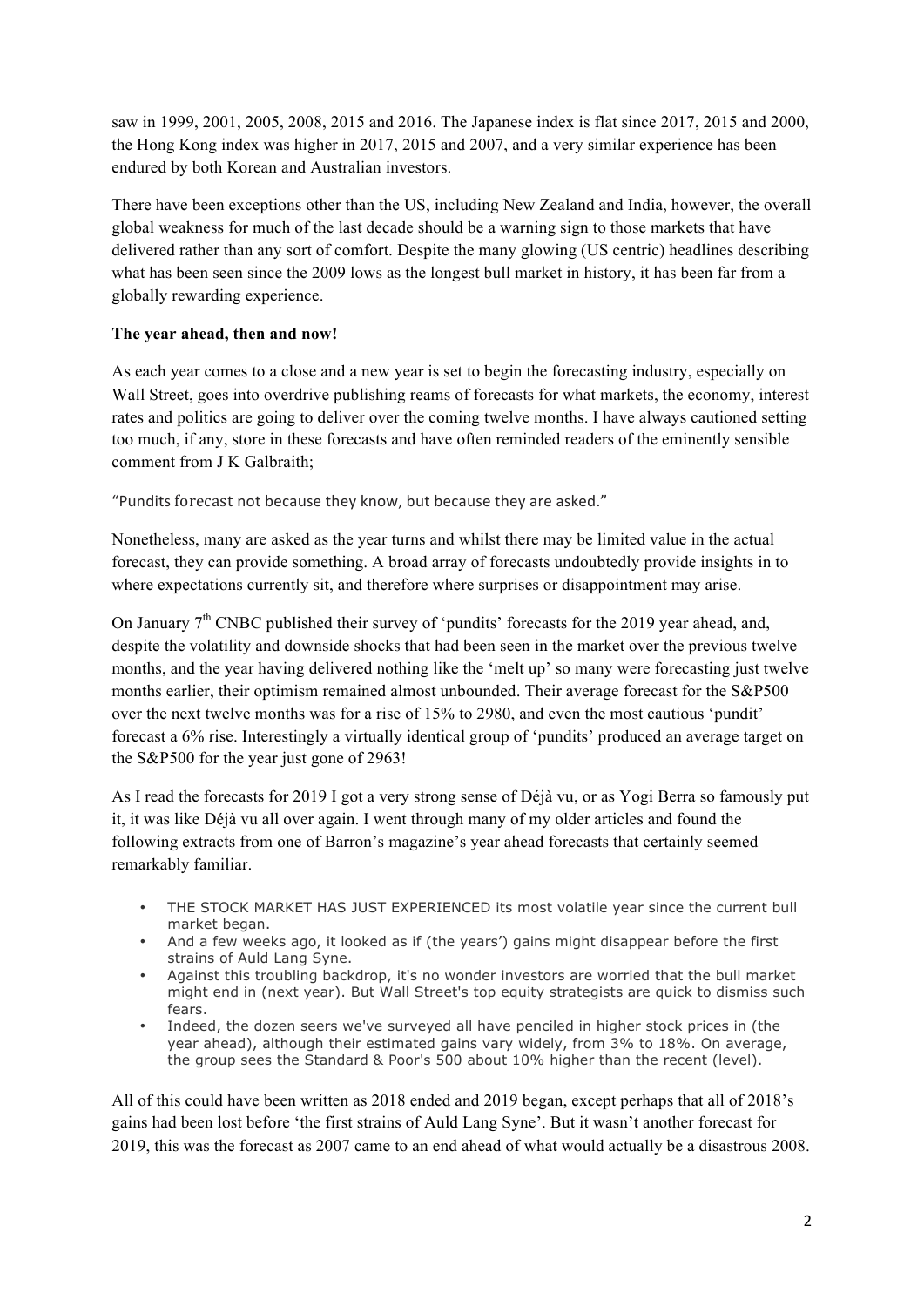In January 2008 the US market had just suffered its first 20% setback of the then record setting bull market and a rally of 13% was just beginning. Late last year the same indices suffered a similar set back and have now rallied 11% from their late 2018 lows.

These optimistic, and seemingly measured and sensible, forecasts probably do provide some comfort to investors shocked by the dramatic uptick in volatility that has recently been seen, but they shouldn't. A perfect illustration of this can be seen in the forecasts of a highly eminent economist, professor, author, and pundit, Jeremy Siegel. Just last week I was watching CNBC's Closing Bell when Jeremy Siegel was interviewed. His message was very clear;

# **I think we've seen stock market bottom, says UPenn's Jeremy Siegel CNBC, 8 Jan 2019**

This may encourage investors to begin buying what still is 'a dip', however, before being tempted by Siegel's comforting outlook it is worth looking at what the same professor was saying eleven years earlier when all of Wall Street was looking for a bumper 2008 after a rocky end to 2007.

On January  $7<sup>th</sup>$  2008 Siegel, as a contributing columnist to Kiplinger's, wrote his lengthy forecast for 2008. His forecasts included;

- There will be no recession in '08. The economy will start the year slowly, with the gross domestic product growing less than 1% in the first quarter (after a similar increase in the last guarter of 2007). By the middle of the year, the economy should begin picking up steam; it should grow 2% to 3% in the second half.
- By June, the subprime-mortgage disaster will ease. As the housing crisis eases, the flow of credit will return to more normal levels and lending will revive.
- The slow economy will keep inflation under wraps, but energy prices are likely to stay high.
- I don't believe we will see yields on ten-year Treasury notes below 3.5%, and these rates are likely to rise to well beyond 4% in the second half of 2008.
- Shares should have a good year, returning 8% to 10%. Stocks will rise as economic growth picks up in the year's second half and head winds from the credit crisis ease.
- Stocks are reasonably valued, even when priced against poor earnings. Once earnings increase, stock returns will be considerably better.
- Financial stocks, by far the worst-performing sector in 2007, could well be the best in 2008.

He concluded his outlook with;

But strengthening U.S. and global economies will keep the market on track for still another winning year.

Reviewing each of those forecasts;

- There was the worst recession in seventy years beginning in 2008.
- The subprime disaster only grew.
- Energy prices collapsed in 2008.
- By November the 10 year treasury was yielding less than 3% and ended the year closer to 2%
- Share prices collapsed throughout 2008.
- Earnings did not increase.
- Financial stocks were amongst the worst performers in 2008.

Finally, it is now obvious that 2008 was certainly not 'another winning year'.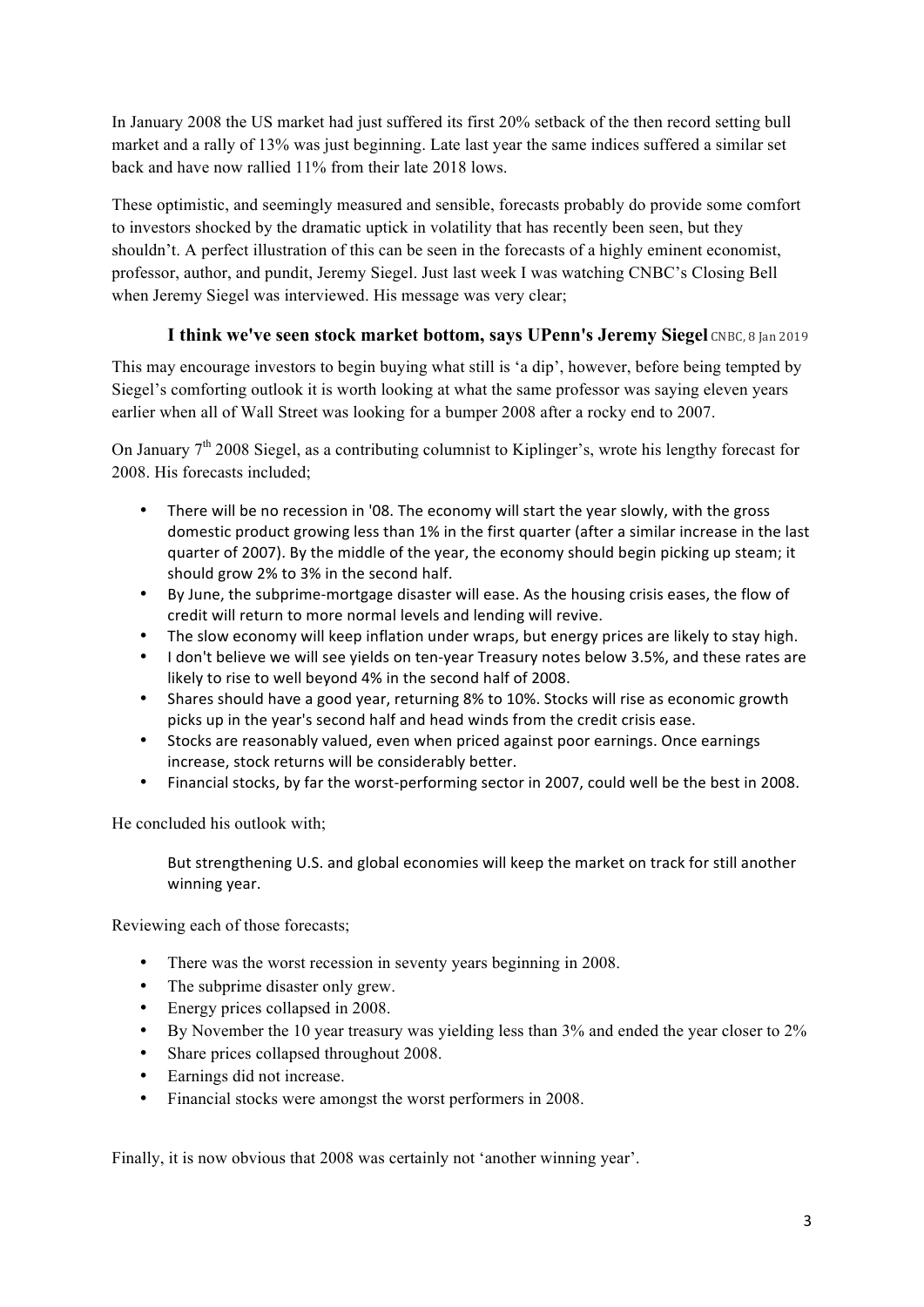My intention here is not to ridicule the forecasts of an eminent academic. Rather it is to highlight; the futility of taking comfort in such seemingly sensible and considered forecasts, that the emotional and expectational roller coaster that has been endured over the last few months does have some unfortunate precedents, and that it is expectations, and the surprises and disappointments that follow, that drive markets. Not the actual economic, or other so called fundamental, factors, that are so widely analysed and form the basis of almost all investment forecasts.

Revisiting 2008 again I discovered that I had made this point in a quite different, and somewhat amusing way in the April 2008 edition of Strategy Thoughts. Back then, as the turmoil continued to grow, I wrote;

Anyone who doubts that markets are driven by psychology should read the following and consider what *it* is;

*"It is characterised by repeated episodes in which... mood and activity levels are significantly disturbed, this disturbance consisting on some occasions of an elevation of mood and increased energy and activity (mania), and on others of a lowering of mood and decreased energy and activity (depression). Characteristically, recovery is usually complete between episodes."*

*It* sounds like a share market to me, but it is actually the description of Bipolar Affective Disorder by the World Health Organisation.

In the conclusion to that edition of Strategy Thoughts, that now with hindsight we can see was being written as the first, of what would be many, bear market rallies was coming to an end, I wrote;

Despite all the calls to look across the valley or that we're in the closing innings of the current unwinding perhaps the most ominous warning sign to me that this is just a bear market rally has been the virtual stampede that has been seen to get back into the markets and the alacrity with which previous caution has been thrown away.

There will be great buying opportunities, in many asset classes, over the next year, but when they arrive it will take great resolve and discipline to take them up, that's what bottoms feel like.

Everything that I wrote then could be applied to the current situation. The mere fact that there is such a proliferation of measured and comforting 'pundits' so ready to call the bear market over almost certainly means that it is still only in its early stages. The rally that I have described in early 2008 lasted until late May, by which time it had risen 15% from its lows but was still well below the highs seen in October of 2007. Hope had certainly returned to the market, hope that perhaps the worst had been seen, and maybe even that Jeremy Siegel would be proved correct. Obviously, we now know that such hope was badly misplaced. In May of 2008 I concluded an article with;

Over the last eight months each worsening announcement seems to have been greeted by a relief rally, relief that this may finally be the last. Unfortunately, history has shown that the best buying opportunities come when the consensus view is that things will only get worse, bottoms aren't widely embraced until well after the fact and by the time a recovery is obvious an important low will already have been made.

It seems that the longer we hear calls for the worst now being over the longer we may have to wait for a really important buying opportunity.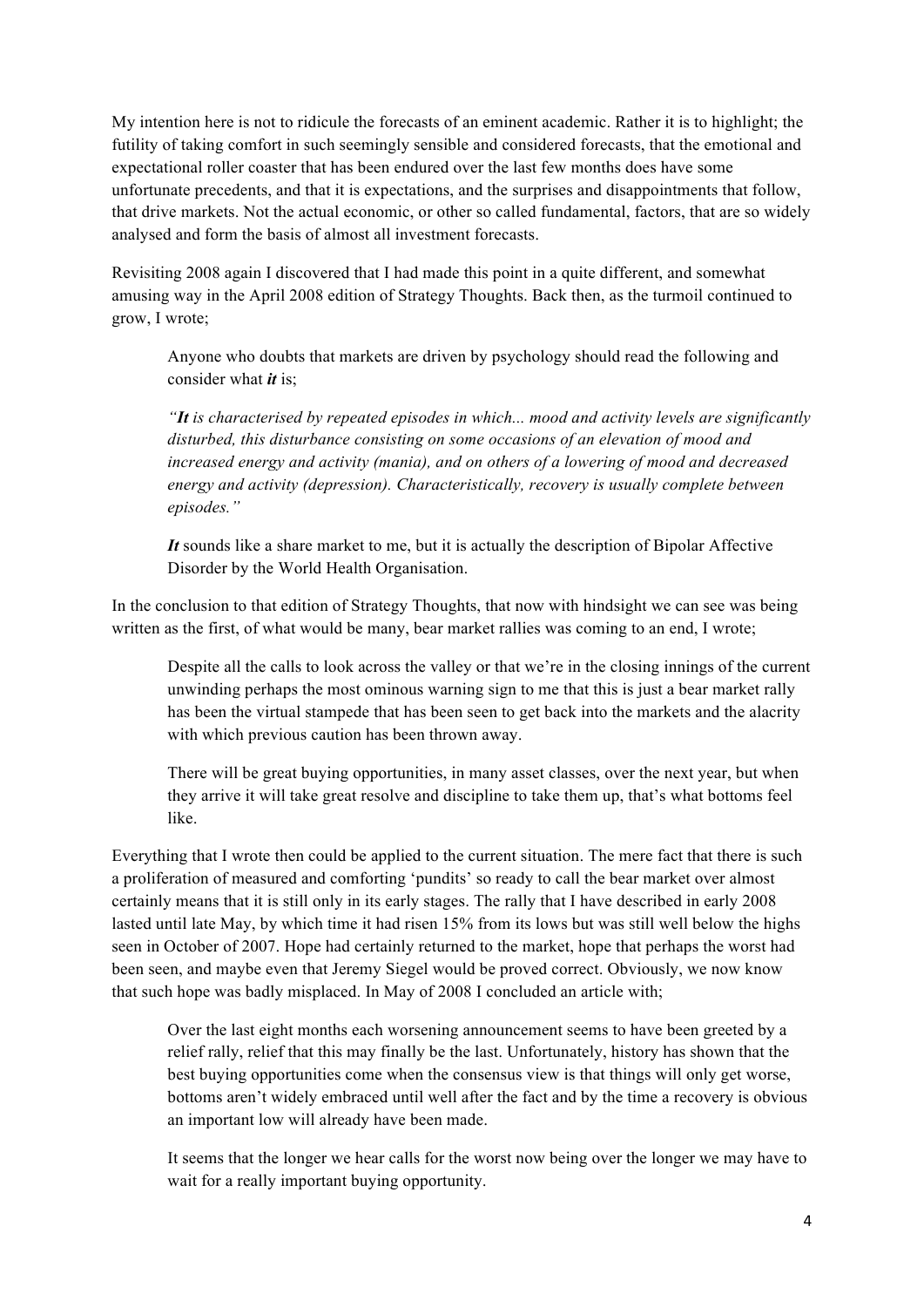The bottom, and so the eventual buying opportunity, did finally come in March 2009, but very few saw it as such. No longer were pundits looking over the valley, or rushing to buy the dip, expectations had totally reversed. I highlighted this in the March 2009 edition of Strategy Thoughts;

Bloomberg recently ran a story based upon Citibank research titled;

### **"Cult** of **Equity**' Is Under Attack"

More of the same should be expected at the approaching bottom. Some similar themes are already being picked up on by the media as the following headline from the Wall Street Journal in the after math of another sharp fall in markets illustrates;

# Market's 'Hope Balloon' Loses Air

# *Tepid Upturns Haven't Stopped the Slide; 'Hard to Make a Cheery Story'* WSJ 17<sup>th</sup> February 2009

Somewhat ironically the more that these sort of themes and stories begin to fill the media then the closer we are likely to be to that long awaited cyclical bull market opportunity, or the bottom of the current slope of hope.

I concluded that month's edition with;

Markets breaking down to new lows, as many already have, and further evidence of continued deterioration in the global economy may ironically be all that it takes to deliver the best opportunity in markets since 2003.

Mood and expectations are currently nowhere near where they were ten years ago, but a similar buying opportunity will eventually arrive. Currently, as I have repeatedly illustrated this month, both mood and expectations are eerily similarly positioned to those seen in early 2008, not early 2009.

However, not all asset classes are in the same position they were eleven years ago.

### **Oil**

Last month I updated my observations on the collapsing oil price, that had been anticipated by virtually no one, I wrote;

Obviously, those extreme expectations were delivered a massive disappointment in October and November as the price of WTI collapsed by \$26 or 35%. Now expectations are understandably less extreme, or at least more subdued. Some sort of bounce should be expected, however, it will be most interesting to observe how rapidly the bullish fervour, so obvious a little over two months ago, returns should a short term rally begin.

Since then oil has delivered a further fall followed by what so far can only be described as a short term rally that has brought the price back to where it was in early January;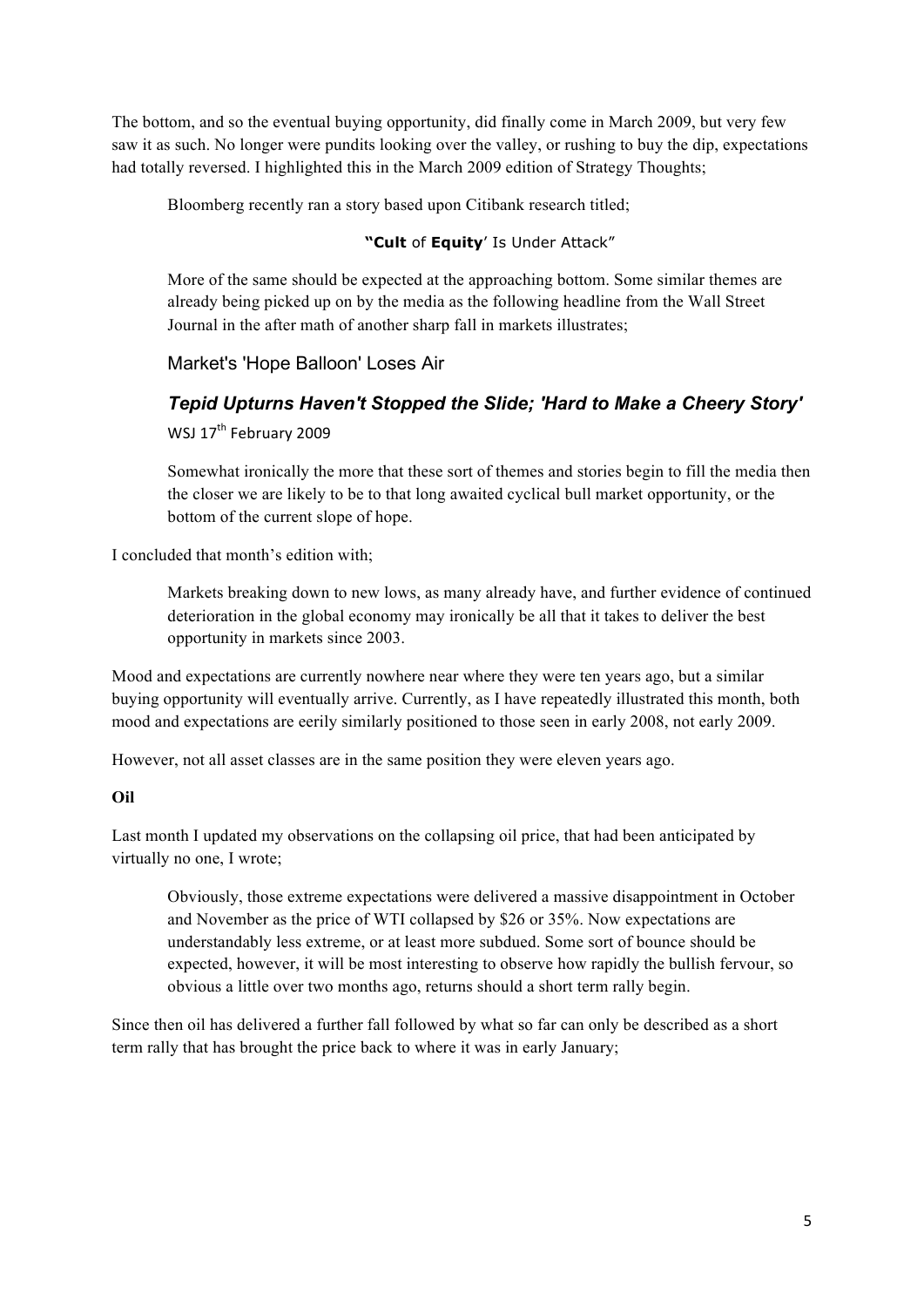

Expectations have, perhaps surprisingly, become even more negative in the wake of this steepest oil price rally in more than two years;

### **Goldman Sachs slashes 2019 oil price forecast amid oversupply concerns** CNBC 7 January

U.S. bank Morgan Stanley cut its 2019 oil price forecasts by more than 10 percent on Wednesday, pointing to weakening economic growth expectations and rising **oil supply** CNBC 10 January

All this probably leaves room for further upside surprise in the price of oil.

### **Gold**

For the last few months I have been highlighting the possibility of upside surprise in the price of gold. In October I wrote;

From such depressed expectations it would not be a surprise to see something of a reversal in gold, however, it would probably make sense to wait until the price rises slightly to confirm that a new bull move in gold has begun.

Since then gold has indeed rallied, albeit initially in a slightly faltering fashion, as I highlighted last month, but since then gold has continued to rise to its highest level since mid last year.

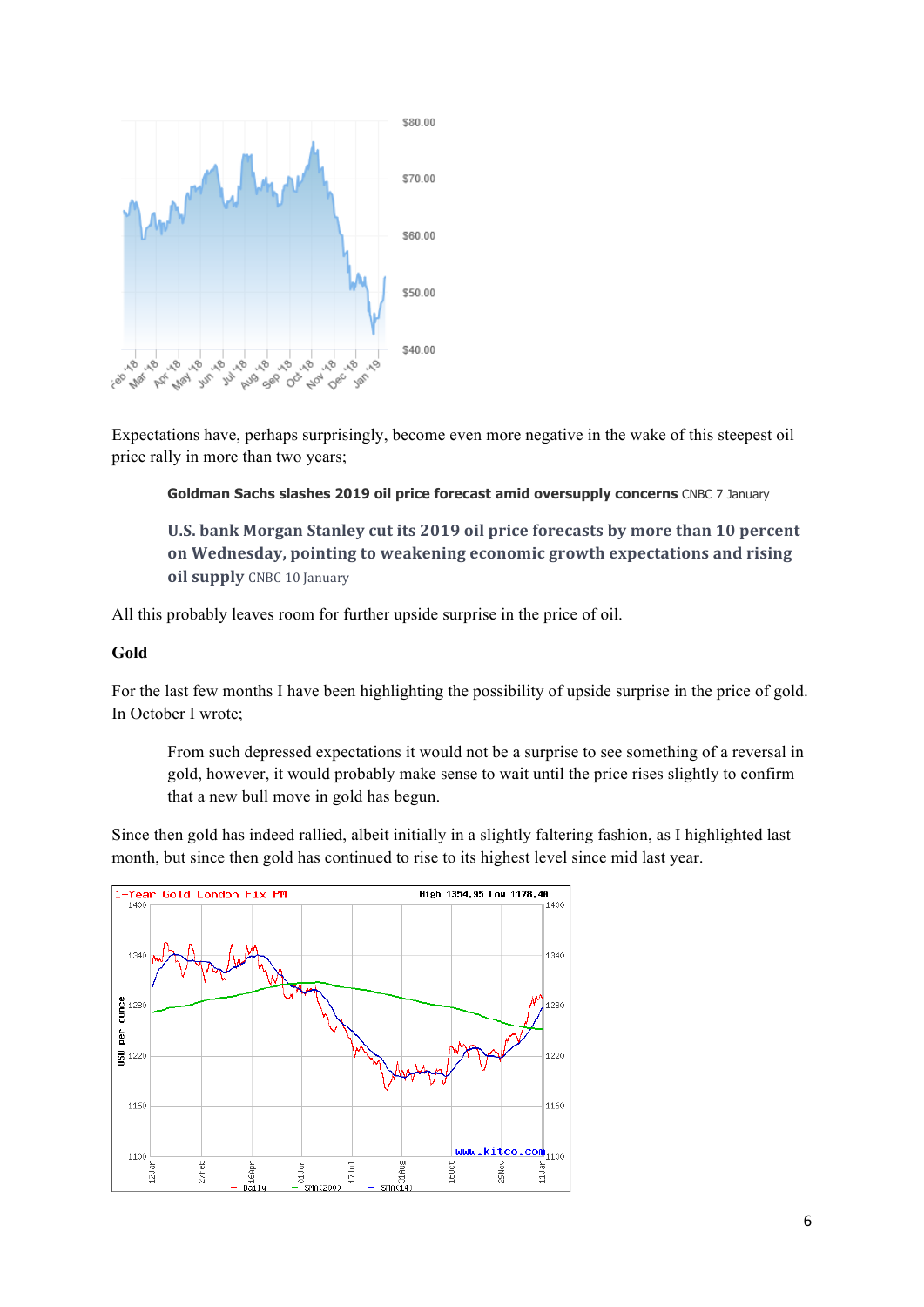Expectations have understandably finally become slightly more optimistic, nonetheless, there still exists room for further upside surprise.

### **A note on equity valuations**

Many of those optimistic 'pundits' described earlier point to the fact that the US market, after its recent setback, is no longer expensive. In fact, it is apparently cheap given that it was recently trading below its ten year average price earnings ratio. Charts such as the following often appear in these articles.



Unfortunately, a longer term perspective reveals that this recent ten year average PE ratio may be the anomaly. History shows that high PE ratios have always, eventually, been followed by very low PE ratios. The chart below reveals that from an historical perspective the current valuation should be considered far from cheap. Prior to 1990 it would have been amongst the highest valuations ever seen!



'https://www.macrotrends.net/2577/sp-500-pe-ratio-price-to-earnings-chart'

Finally, valuation has never been a useful timing tool, at least over time frames of less than several years, but it can serve to highlight where long term expectations are, and for much of the last quarter century they have been very elevated.